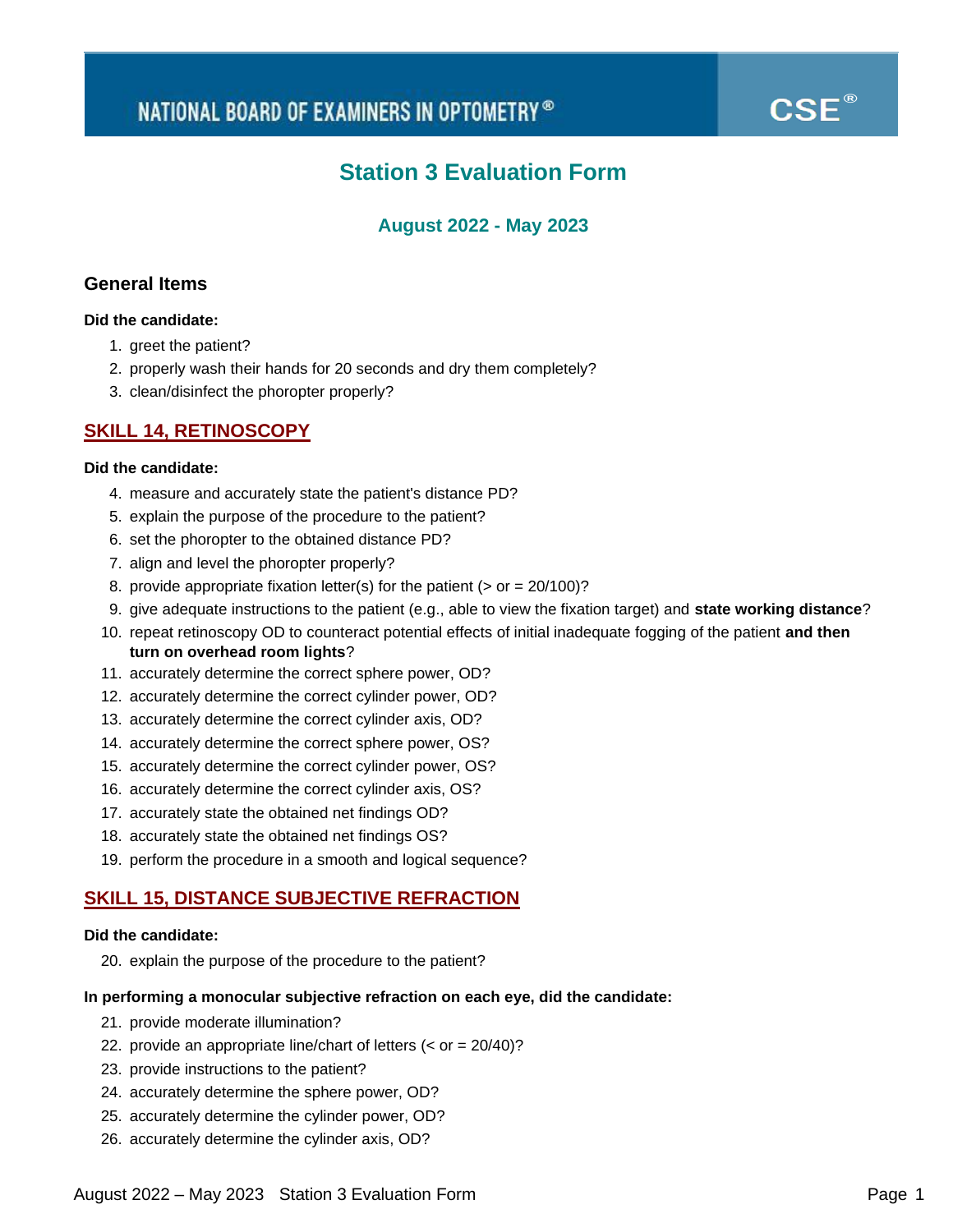- 27. accurately determine the sphere power, OS?
- 28. accurately determine the cylinder power, OS?
- 29. accurately determine the cylinder axis, OS?
- 30. accurately state the obtained findings OD?
- 31. accurately state the obtained findings OS?
- 32. accurately state the monocular distance VA OD?
- 33. accurately state the monocular distance VA OS?

### **In performing a prism dissociated binocular balance, did the candidate:**

- 34. provide instructions to the patient?
- 35. dissociate the patient with vertical prism, split between the two eyes, in the phoropter?
- 36. fog both eyes by +0.50D to +0.75D?
- 37. balance the patient's eyes accurately and properly?

### **After completing a prism dissociated binocular balance, did the candidate:**

- 38. properly determine an appropriate binocular endpoint?
- 39. accurately state the obtained findings OD after the binocular balance?
- 40. accurately state the obtained findings OS after the binocular balance?
- 41. accurately state the obtained binocular VA?

### **Did the candidate:**

- 42. perform the procedures in a smooth and logical sequence?
- 43. educate and explain their findings to the patient (avoid using jargon)?

### **SKILL 16, HETEROPHORIA AND VERGENCE TESTING AT DISTANCE**

### **Did the candidate:**

- 44. explain the purpose of the procedures to the patient?
- 45. align and level the phoropter properly?
- 46. select an appropriate distance fixation target (< or = 20/40 letter or line)?

### **PROCEDURE 1-In measuring von Graefe heterophorias at distance, did the candidate:**

- 47. provide proper instructions to the patient (ensuring fixation with the eye viewing through dissociation prism)?
- 48. properly perform the horizontal phoria measurement and accurately state the obtained findings, including magnitude and direction (e.g., "2 pd exo" or "4 pd eso")?
- 49. properly perform the vertical phoria measurement and accurately state the obtained findings, including magnitude, direction and eye (e.g., "1 pd right hyper")?
- 50. perform the procedure in a smooth, efficient, and logical sequence (moving prism smoothly and at an appropriate rate)?

### **PROCEDURE 2-In measuring horizontal vergence at distance, did the candidate:**

- 51. provide proper instructions to the patient?
- 52. properly perform the BI vergence measurement and accurately state the direction, blur, break and recovery findings?
- 53. properly perform the BO vergence measurement and accurately state the direction, blur, break and recovery findings?
- 54. perform the procedure in a smooth and logical sequence (moving prisms smoothly, simultaneously and at an appropriate rate)?

### **PROCEDURE 3-In measuring vertical vergence at distance, did the candidate:**

- 55. provide proper instructions to the patient?
- 56. properly perform the supra vergence measurement (break, recovery) and accurately state the obtained findings (magnitude and eye)?